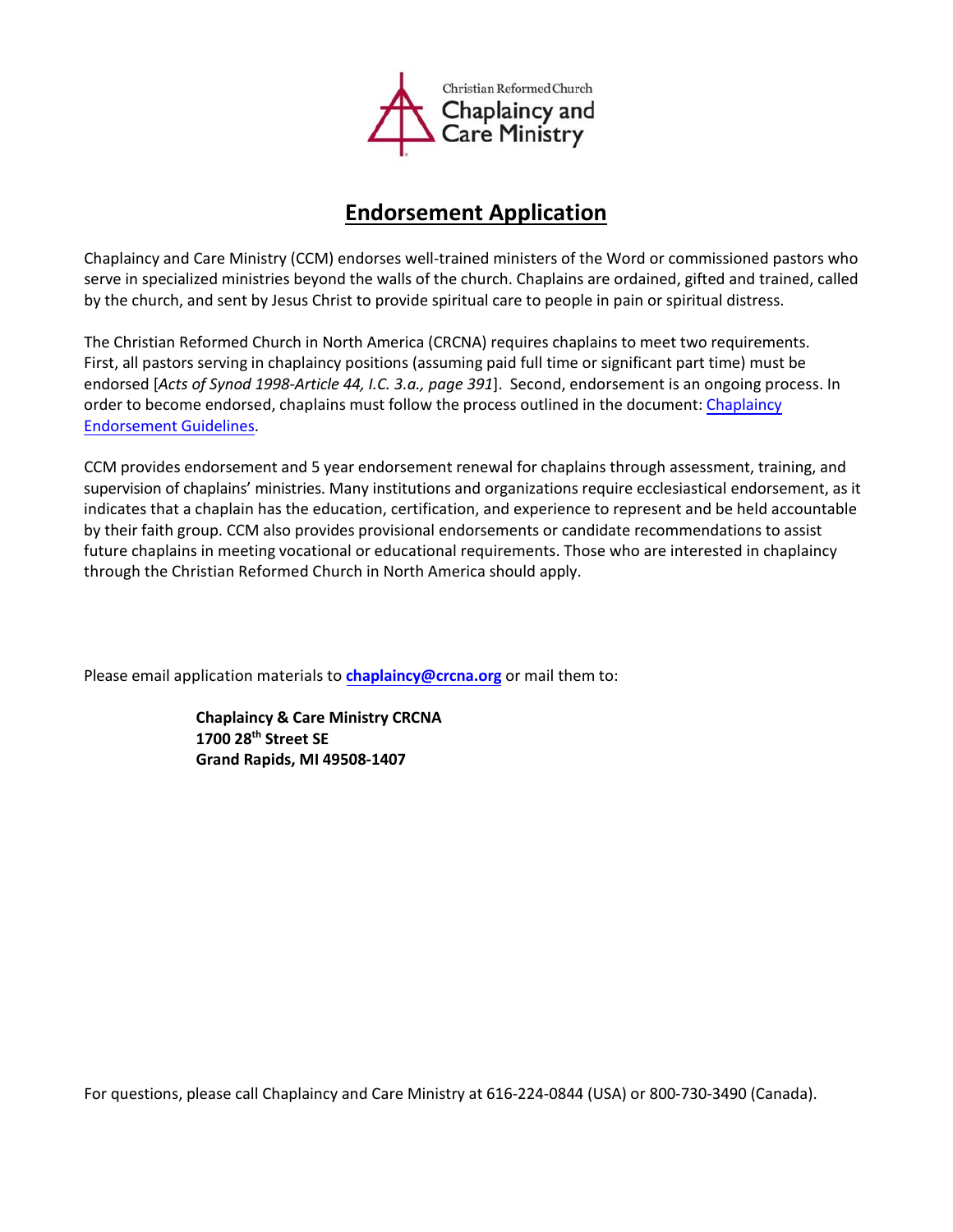

## **Application for Endorsement**

| <b>NAME:</b>                                                  |                               | DATE:                               |      |
|---------------------------------------------------------------|-------------------------------|-------------------------------------|------|
|                                                               | (Last, First, Middle Initial) |                                     |      |
| <b>ADDRESS:</b>                                               |                               |                                     |      |
| CITY:                                                         | ST/PROV:                      | <b>COUNTRY:</b>                     | ZIP: |
| <b>PHONE:</b>                                                 |                               |                                     |      |
| (OFFICE)                                                      |                               | (HOME)                              |      |
| (CELL)                                                        |                               |                                     |      |
| <b>E-MAIL:</b>                                                |                               |                                     |      |
| $\bigcirc$ M $\bigcirc$ F<br><b>GENDER:</b>                   |                               | <b>ETHNICITY:</b>                   |      |
| <b>MARITAL STATUS:</b>                                        |                               | <b>NAME OF SPOUSE:</b>              |      |
| CRC church of membership name and location:                   |                               |                                     |      |
| <b>College or University:</b>                                 |                               | Degree & year:                      |      |
| Seminary:                                                     |                               | Degree & year:                      |      |
| <b>Graduate work:</b>                                         |                               | Degree & year:                      |      |
| <b>Ordination Date:</b><br>or                                 |                               | <b>Anticipated Ordination Date:</b> |      |
| <b>Current or Anticipated Calling Church:</b>                 |                               |                                     |      |
| Present and previous ministry positions and years of service: |                               |                                     |      |
|                                                               |                               |                                     |      |

**Number of Units of Clinical Pastoral Education (CPE) completed**: **Date of last unit:**

**CPE location(s)**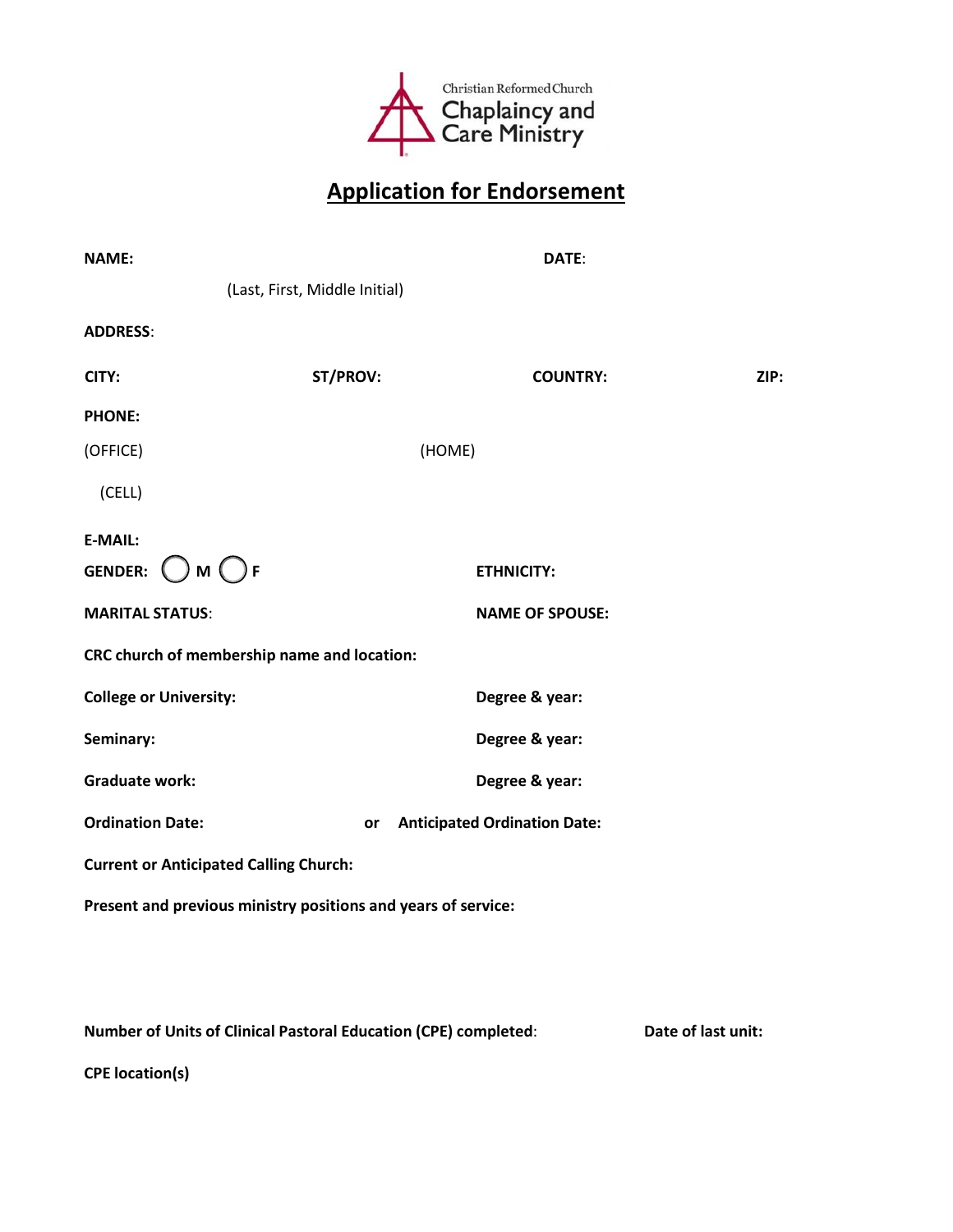

## **I AM APPLYING FOR CHAPLAINCY ENDORSEMENT WITH PARTICULAR INTEREST IN:**

| <b>Corrections</b>                         | <b>Hospice</b>                                | $\Box$ Pastoral Counselor   |
|--------------------------------------------|-----------------------------------------------|-----------------------------|
| $\Box$ Agency/Community                    | $\Box$ Hospital                               | $\Box$ Veterans Affairs     |
| <b>Behavioral Health</b>                   | $\Box$ Long-term care                         | $\Box$ Workplace/Industrial |
| $\Box$ Certified Educator for CPE          | $\Box$ Mental health                          | Community                   |
| $\Box$ Military (please specify)           | $\Box$ Parish                                 | $\Box$ Other                |
| $\Box$ Military Active Duty                |                                               | <b>Branch</b>               |
| $\Box$ Reserve/National Guard              |                                               | <b>Branch</b>               |
| <b>Military Chaplain Candidate program</b> |                                               | <b>Branch</b>               |
|                                            | (If in the military or entering the military) |                             |
| Last 4 digits Social Security#:            |                                               | Date of Birth:              |
|                                            |                                               |                             |

**Please list your continuing education (CPE, courses, seminars, conferences, retreats, workshops) in areas related to chaplaincy:**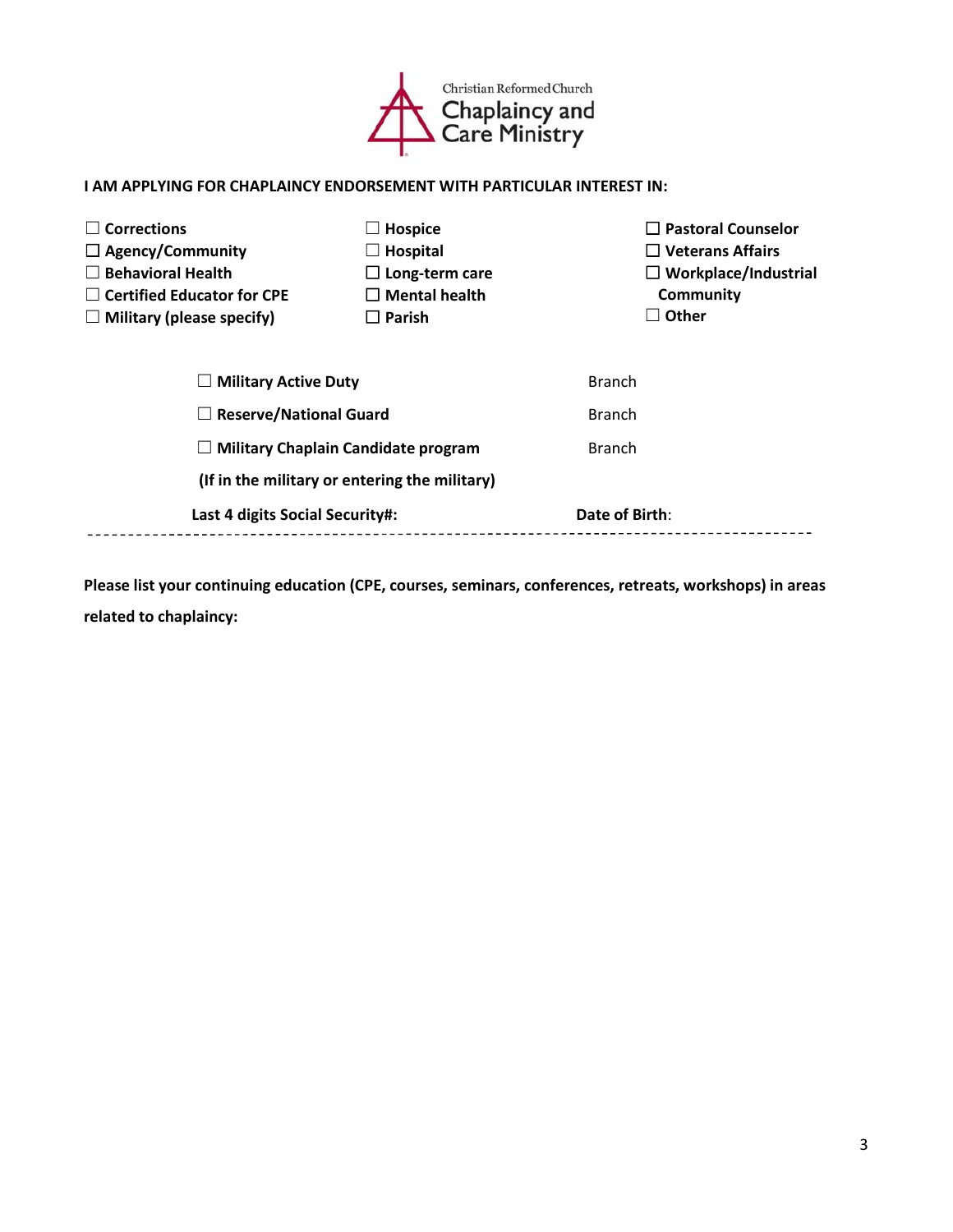

**1. Describe how your spiritual journey has led you to chaplaincy within the CRC. Why do you choose to be endorsed by Chaplaincy and Care Ministry? (Please provide a typed answer, 300-500 words)**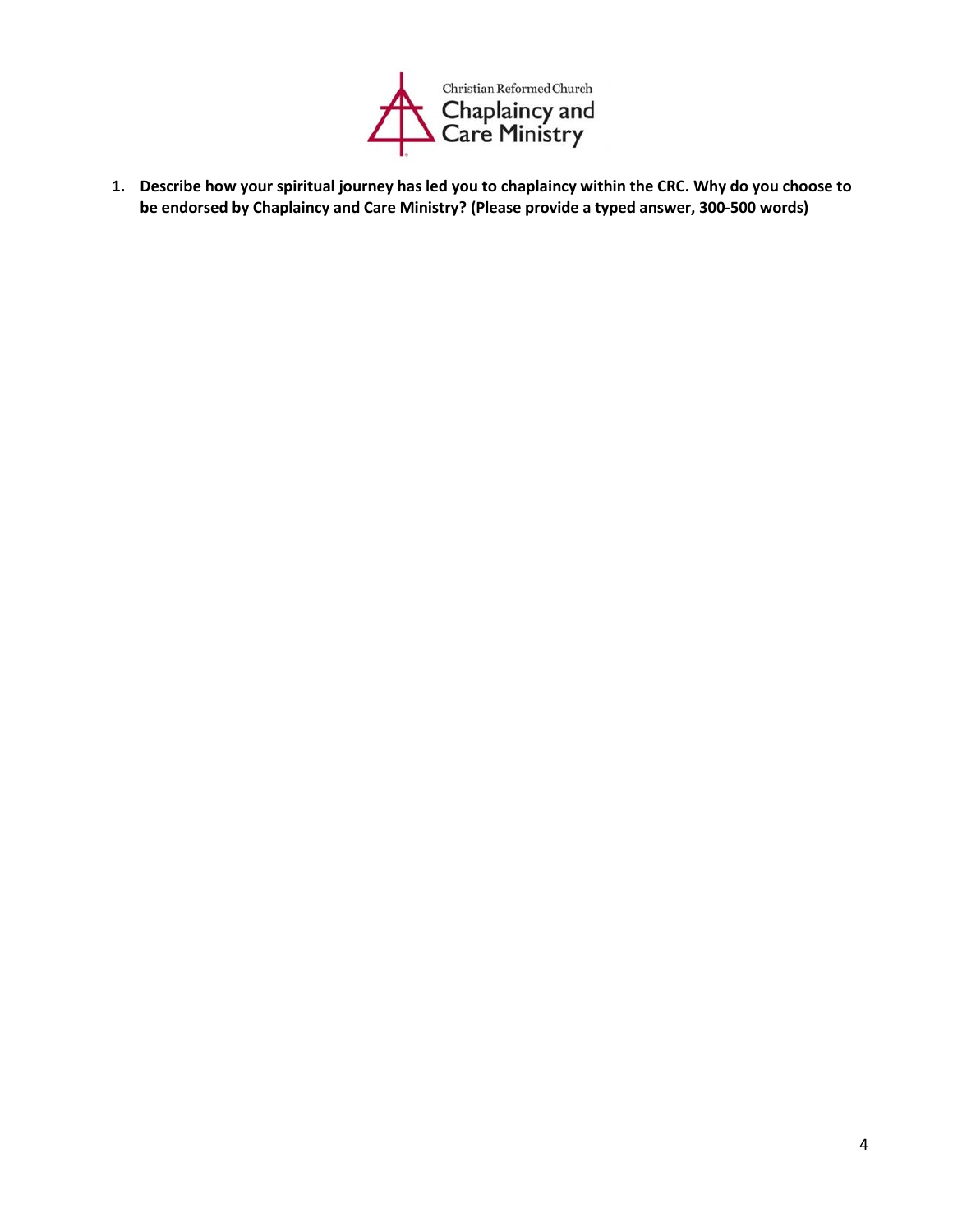

**2. Describe your understanding of chaplaincy ministry. What about it inspires you? What do you find difficult? (Please provide a typed answer)**

**3. Describe a time when you provided spiritual care to a person. How do you believe you were able to help? What did you learn from this experience? (Please provide a typed answer)**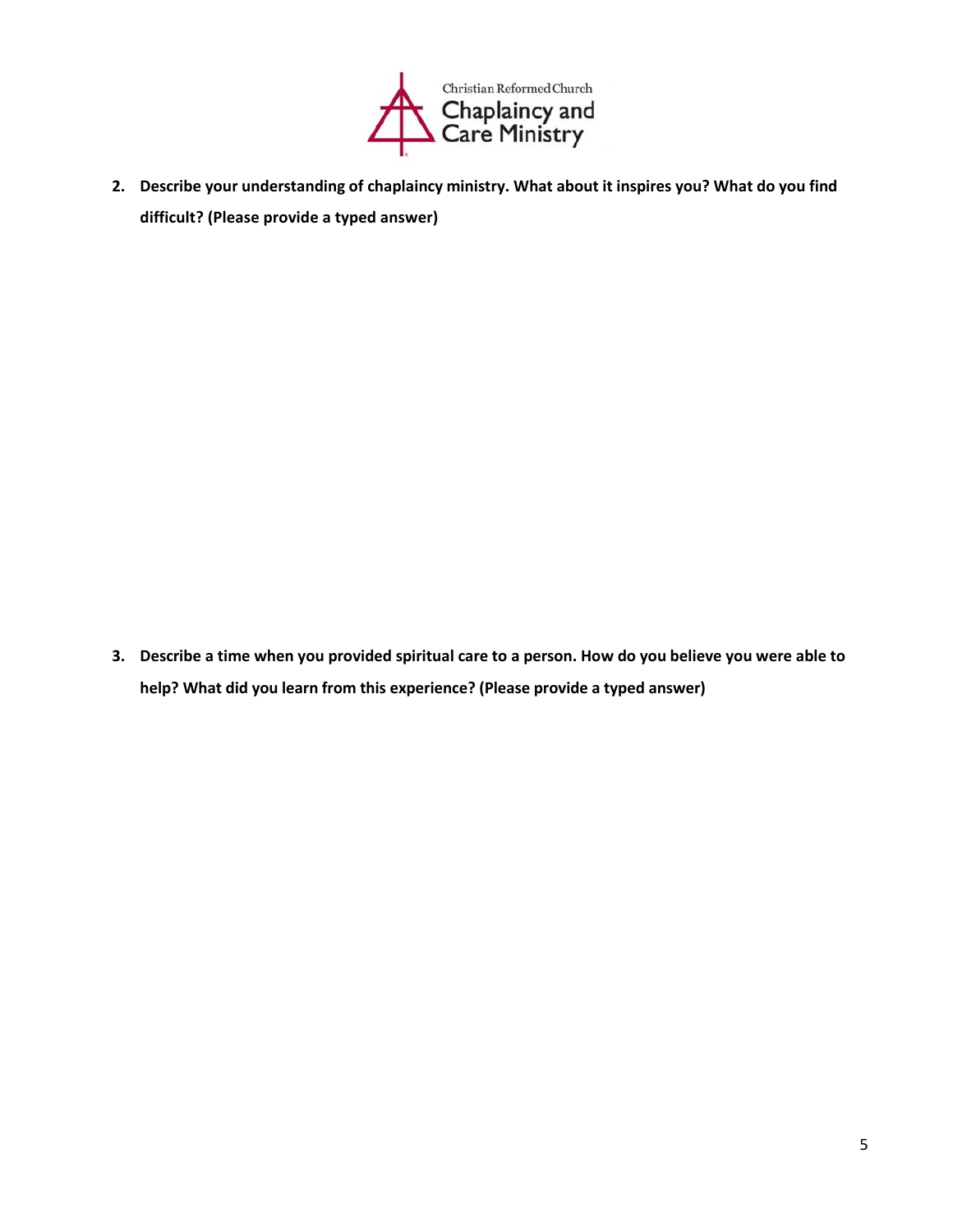

## **Background Disclosure**

With concern for the ethical performance of CRC ministry and transparency about issues sensitive to functioning in the public role as chaplain, you are asked to respond to the following statements. There is opportunity for explanation if you so desire.

- 1. Have you ever been the subject of official discipline by a consistory or classis of the Christian Reformed Church where you pastored?
	- 1. Suspended Yes  $\bigcirc$  No  $\bigcirc$
	- 2. Deposed Yes  $\bigcirc$  No  $\bigcirc$
- 2. Do you have any official disciplinary action pending at the present time? Yes  $\bigcirc$  No  $\bigcirc$
- 3. Have you ever been the subject of official disciplinary proceedings by another denomination that resulted in disciplinary action? Yes  $\bigcirc$  No  $\bigcirc$
- 4. Are there any pending official disciplinary proceedings by another denomination regarding you at the present time? Yes  $\bigcirc$  No  $\bigcirc$
- 6. Has your relationship with a congregation ever been terminated by way of Article 17 of the Church Order of the Christian Reformed Church (release initiated by yourself, council, or jointly)?

Yes  $\bigcirc$  No  $\bigcirc$ 

- 7. Has your employment ever changed because you attempted or actually engaged in:
	- a. sexual discrimination, harassment, exploitation, or misconduct b. physical abuse c. child abuse d. financial misconduct Yes  $\bigcirc$  No  $\bigcirc$  $Yes$  O  $No$  O Yes  $O$  No  $O$ Yes  $\bigcirc$  No  $\bigcirc$
- 8. Has your employment ever changed in order to avoid facing or to avoid facing or to avoid being terminated because of charges of actual or attempted:

| a.          | sexual discrimination, harassment, |                              |  |
|-------------|------------------------------------|------------------------------|--|
|             | exploitation, or misconduct        | Yes $O$ No $O$               |  |
| b.          | physical abuse                     | Yes $\bigcirc$ No $\bigcirc$ |  |
| $C_{\cdot}$ | child abuse                        | Yes $O$ No $O$               |  |
| $d_{\cdot}$ | financial misconduct               | Yes $\bigcirc$ No $\bigcirc$ |  |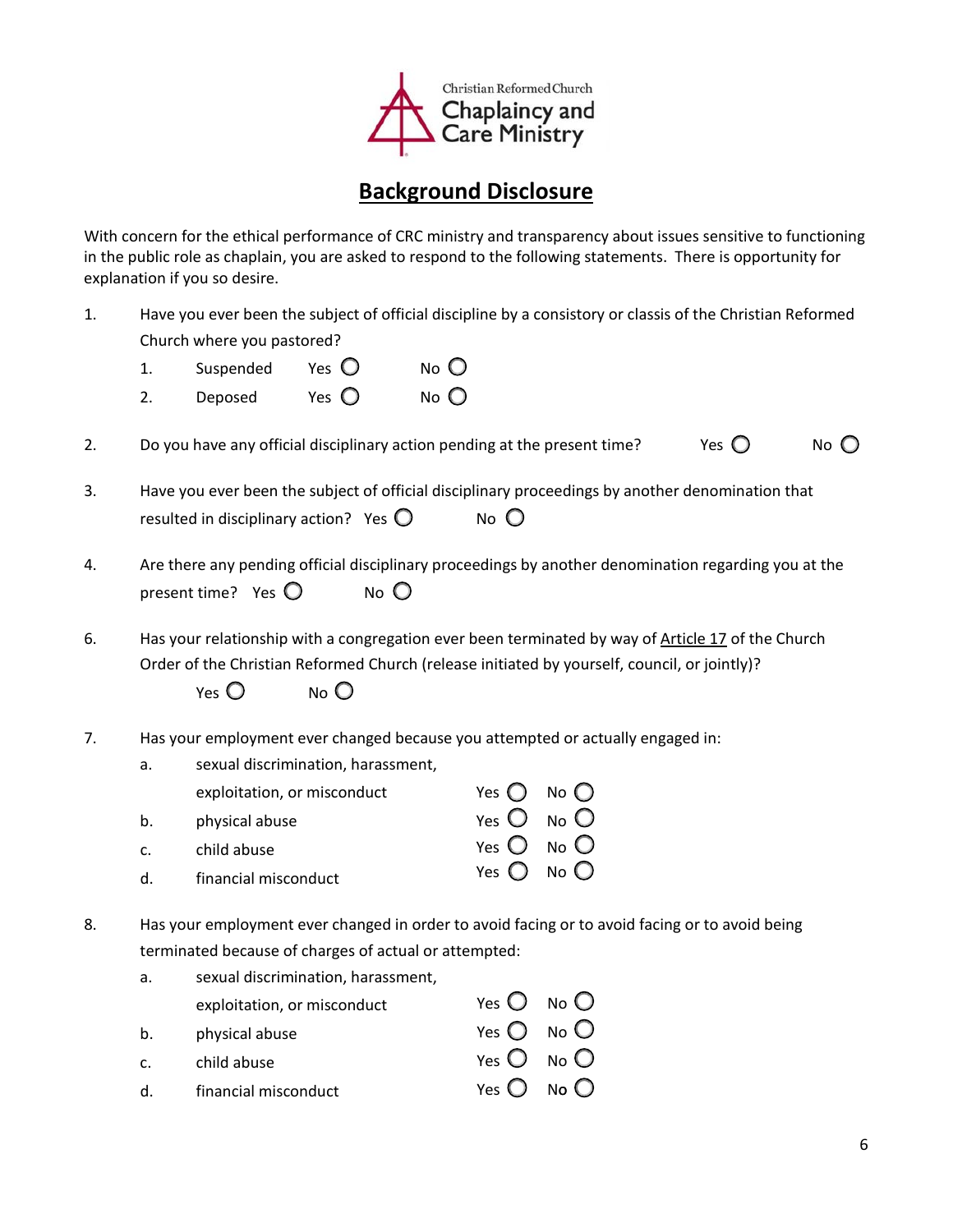

9. Has a civil lawsuit, criminal charge, or ecclesiastical complaint ever been sustained against you for sexual discrimination, harassment, exploitation or misconduct, physical abuse, child abuse, or financial misconduct?

Yes  $\bigcirc$  No  $\bigcirc$ 

10. Have you ever been convicted of a felony? Yes  $\bigcirc$ 

If you answered Yes to any of the previous questions, please explain below:

**I recognize my responsibility to update this background disclosure in a timely manner should there be a change of status in any of the issues named above. I also consent to sharing the above information with those appointed by the CRCNA Council of Delegates to serve as Chaplaincy Ministry Advisory Council.**

This application is valid for 12 months.

Signature Date Date Date Date

Name